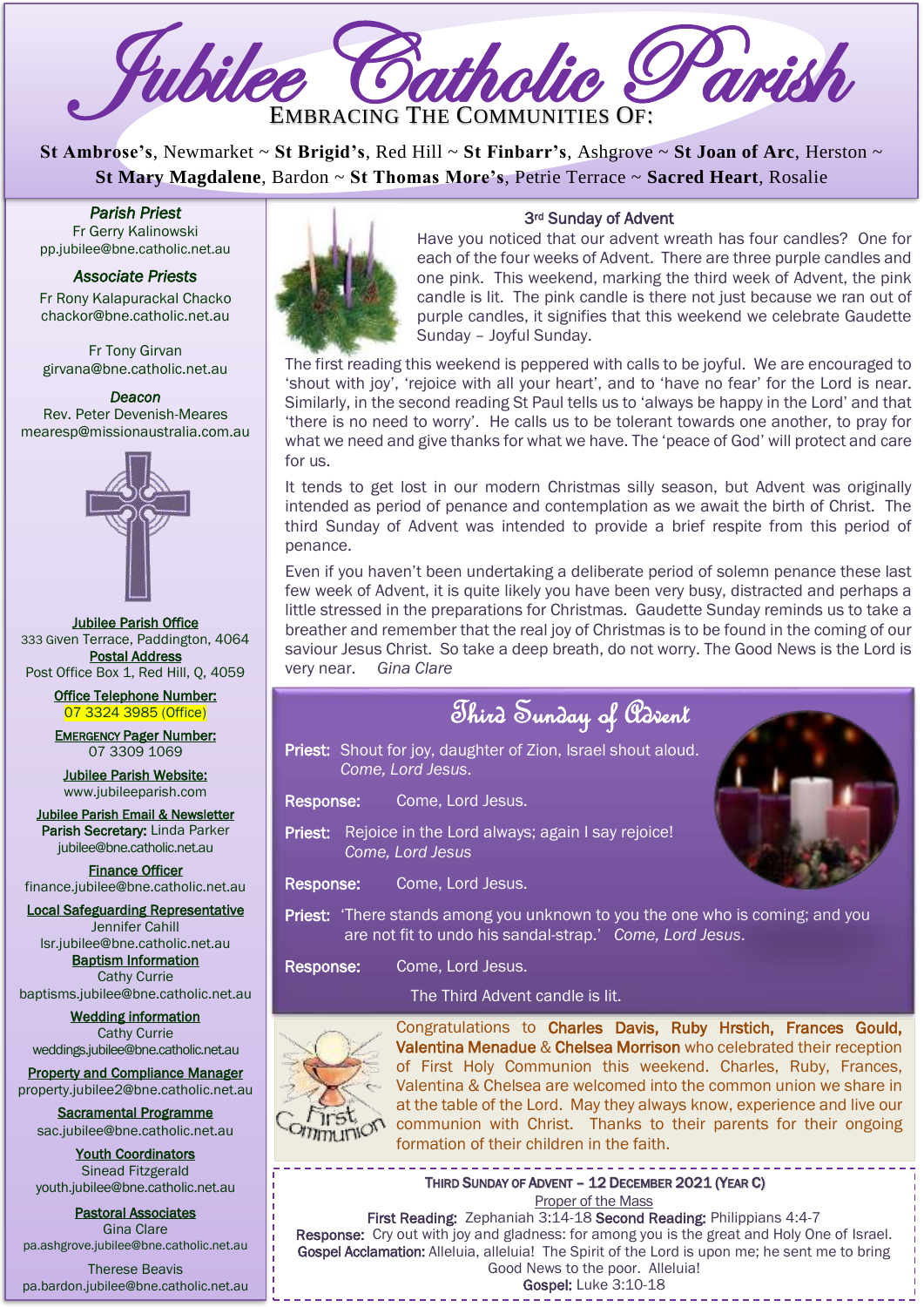#### Jubilee Parish Vinnies conferences launched their annual Christmas Appeal at last weekend's Masses. Vinnies are experiencing a heavy workload in emergency relief requests in our community and expect demand to increase into

2022 - our conferences will also distribute scores of Christmas hampers to needy families and individuals in the next week or two. We again humbly appeal to the enormous generosity of our community to support Vinnies' 'Good Works' and encourage parishioners to petition family, friends and neighbours of like-minded charitable spirit to also contribute. Our Vinnies conferences are also actively recruiting members who can give from just 3-4 hours a month to meet the rising workload in the distribution of emergency relief to our 'companions'.

Rosalie Region President, Richard Robinson: 0434072049

St Vincent de Paul Society

**Vinnies Christmas Appeal** 

Archbishop's appointment: Archbishop Coleridge has appointed Fr Dang Ngoc Hai Nguyen OSA as Associate Pastor in Jubilee Parish with effect from 1 January 2022. *"l am sure that Fr Gerard Kalinowski and the parishioners will welcome your appointment".*





Greetings to all: My name is Fr Dang Nguyen. I was born and raised in the countryside of Vietnam, the middle child of five. Both my parents were farmers, now retired, and my whole childhood was closely connected with rice and sugar cane farms.

My parents brought me up well, in a loving and devoted catholic family, and instilled and nourished my faith. For them, faith is always the centre of their lives, so, we as children did not have much of a choice. I still remember that my parents forcefully dragged us every night to pray the rosary. Honestly, I once thought that was the worst thing that a parent

can do to their children. However, looking back, I believe that the experience gave me a sense of faith and this kindled my love for my priestly vocation.

In late 2008, I joined the priesthood with the Order of St Augustine in Sydney. After ten years of religious formation, I was ordained on the 22nd September 2018 by Archbishop Mark Coleridge. I was then assigned as an Associate Pastor of St James parish, then briefly at the Cathedral of St Stephen, before my year serving at Caloundra Parish.

I am thrilled that God has now brought me to be part of the Jubilee parish family. I am excited about sharing my journey of faith with you and look forward to meeting you all.

Have a blessed Christmas*, Fr. Dang*

Rejoicing always: In the spirit of today's readings Jubilee Parish is rejoicing in the appointment of Fr Dang as associate pastor in our parish from 1 January 2022.

Jubilee has been blest with the youthful vibrant laughter of Fr Rony and we will continue to enjoy his presence through to Christmas.

Fr Dang is from the Augustinian order and so will nurture a different flavour within the breadth and depth of our Catholic Tradition. Again youthful, energetic and excited to be coming to Jubilee.

Jubilee parish does rejoice and will warmly welcome Fr Dang as he comes within the Christmas Season on the feast of the Epiphany. A revelation indeed! *Fr Gerry*



# Carols on Clyde

All parishioners and friends are invited to join the community of St Joan of Arc for a short interlude of Christmas carol singing and reflections, followed by Christmas cheer!

*Why:* Where: St Joan of Arc Church, Clyde Road, Herston When: Sunday 19 December, 7pm Because we all deserve to sing and celebrate together

Everyone is welcome!





Monday 13 December Mass (Red Hill) 6:30am

Tuesday 14 December Mass (Newmarket) 9:00am

Wednesday 15 December Mass (Rosalie) 6:30am Mass (Bardon) 9:00am

Thursday 16 December Mass (Red Hill) 6:30am Mass (Ashgrove) 9:00am

Friday 17 December Mass (Bardon) 9am

#### Saturday 18 December

Individual Reconciliation (Rosalie) 4:00pm-4:20pm (Ashgrove) 5:15pm-5:45pm

> 4th Sunday of Advent 19th December 2021

Saturday Vigil Mass (Rosalie) 4:30pm Mass (Ashgrove) 6:00pm

#### **Sunday**

Mass (Herston) 7:30am Mass (Bardon) 8:00am Mass (Ashgrove) 8:30am Mass (Newmarket) 9:30am Mass (Red Hill) 10:00am Korean Mass (Rosalie) 10:00am Mass (Rosalie) 5:30pm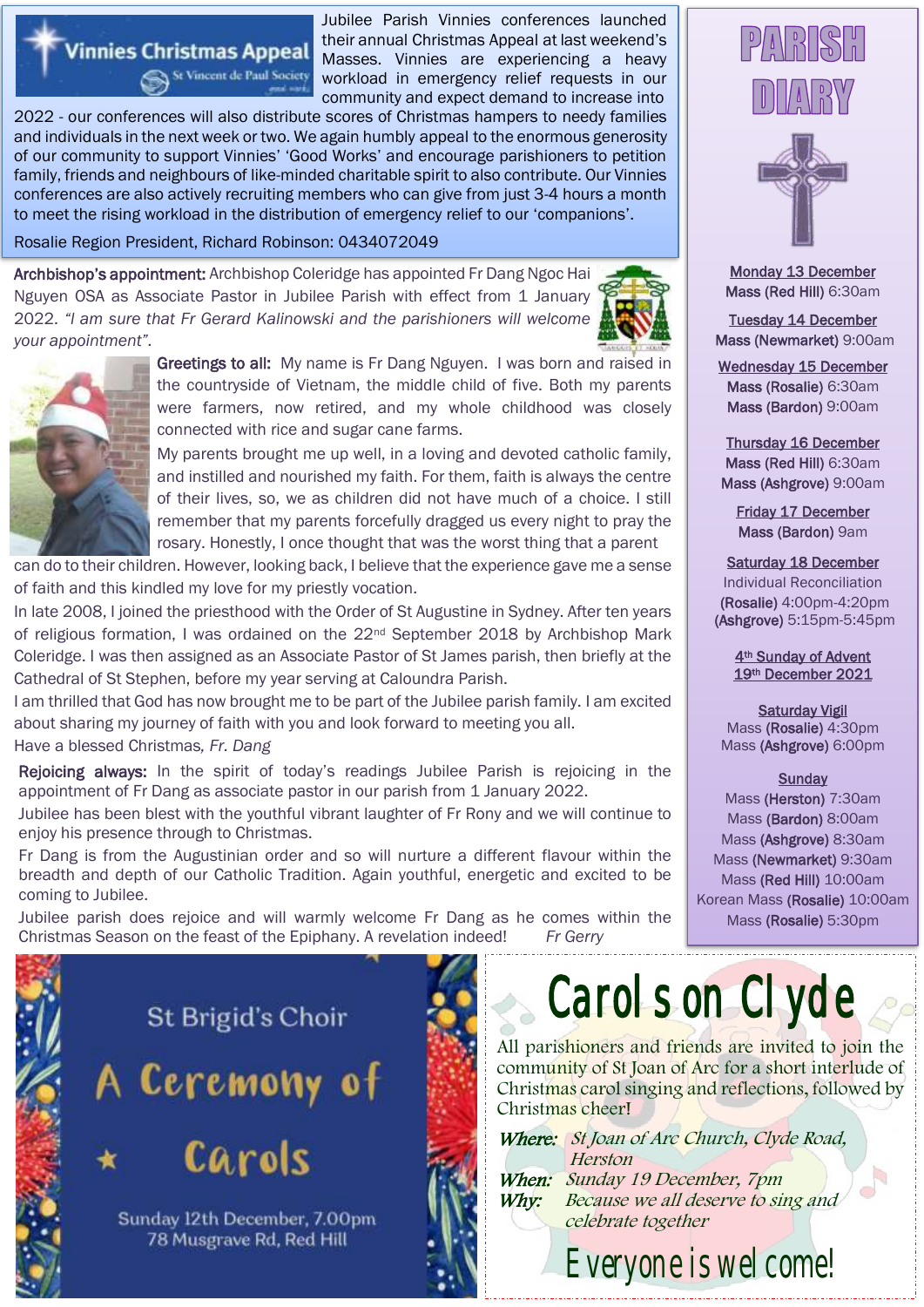#### COVID safety at Christmas Masses

Currently, COVID vaccination is not mandatory for parishioners and visitors at Masses and funerals. The only exception is weddings, which require 100% vaccination if more than 20 attendees.

With higher than average attendances expected during Christmas, it is essential to remember that the 2 square metre rule applies. This allows for appropriate social distancing and for most churches, caps attendance at around 50% capacity. Christmas Eve Masses attract large crowds. At these Masses, full capacity is allowed as long as seats are ticketed. The following Masses will be ticketed, without prior booking: **ARCHDIOCESE** 

- St Finbarr's Ashgrove 6pm
- St Ambrose's Newmarket 7pm
- St Brigid's Red Hill 8pm

#### ALL other masses will NOT require ticketing. QR check-in is required and 2 sqm rule applies

- St Mary Magdalene school hall Bardon 4.30pm Christmas Eve
- Sacred Heart Rosalie 7pm Christmas Eve
- St Finbarr Ashgrove 9pm Christmas Eve
- St Brigid Red Hill Midnight Mass
- ALL Christmas morning masses

All parishioners are urged to:

- Fully vaccinate for your protection and the safety of others in your community
- Consider attending a Christmas mass that may have spare capacity
- Arrive early to your mass to avoid being turned away
- Continue to use the Check in Queensland app when entering the church
- Be patient and follow the instructions of the marshal and ushers at your mass
- Follow the 2 square metre rule at unticketed Masses.

#### Calling all Actors, Singers, Musicians, Angels and **Shepherds** St Ambrose's Nativity Pageant St Ambrose's Christmas Eve Mass 2021

St Ambrose's Christmas Eve Mass features a nativity play and we are inviting all members of our parish and school communities to take part.

It is a simple enactment featuring our children in the roles of Narrator, Joseph, Mary, the Angels and Shepherds while the Christmas Gospel is read and carols are sung during St Ambrose's Christmas Eve Mass, on Friday 24 December.

Mass commences at 7pm and all participants need to arrive by 6.30pm, please, in particular those with major roles. We also ask participants to attend the rehearsal after Mass on Sunday 19 December from 10:30am.

Children who are unable to attend the rehearsal are still welcome to join in as angels or shepherds on the night.

#### **Costumes**

The children wear very simple costumes and we can assist with providing some of the elements for these if required.

#### **Music**

We're very fortunate that Catherine is available to coordinate the music and singing for us and we welcome all musicians and singers to join Catherine.

#### Resources

The Gospel drama and music can be emailed to you in plenty of time for you to practice for the rehearsal.

#### RSVP

Please let us know as soon as possible if you would like to **Cly Cou** participate in any way. If you need assistance or have any questions please contact Lorna at pyele8j@gmail.com or 0407 016 526.



OF BRISBANE

#### CHRISTMAS PAGEANT – St Mary Magdalene's Church

Baby Jesus lying in the hay, Mary and Joseph, the stable, the Angels, the donkey – these are all facets of Christmas that appeal to the minds and the hearts of children. Being a part of the Christmas Pageant allows children to fully appreciate the *real* Spirit of Christmas.

#### Christmas Present is made of memories of Christmas Past

Christmas Eve Service will be held in the School Assembly Hall. The Service will begin at 4.00pm with the Christmas Pageant and Carols, followed by Mass at 4.30.

Children of all ages can be involved. Costumes are basic (no sewing required).

Rehearsals will be held on:

• Thursday 16th December

 Dress Rehearsal on Tuesday 21st December in the School Assembly Hall at 9.00am.

If you can't make it to both the first and second, then make the one that suits you, but please let me know of your intentions. Attendance at the Dress Rehearsal is essential. Anyone interested please contact Therese Beavis on 0403 784 778 or email on [mtbah@optusnet.com.au](mailto:mtbah@optusnet.com.au)

A big thank you to all who attended the end of year First Friday Mass and Christmas lunch. A great time was had by all.

We wish to acknowledge all those who assisted us to make this such an enjoyable event. Our gratitude goes to all helpers, the staff of Cafe 107 and the Brisbane City Council.

Wishing everyone a happy and holy Christmas and many blessings for the New Year